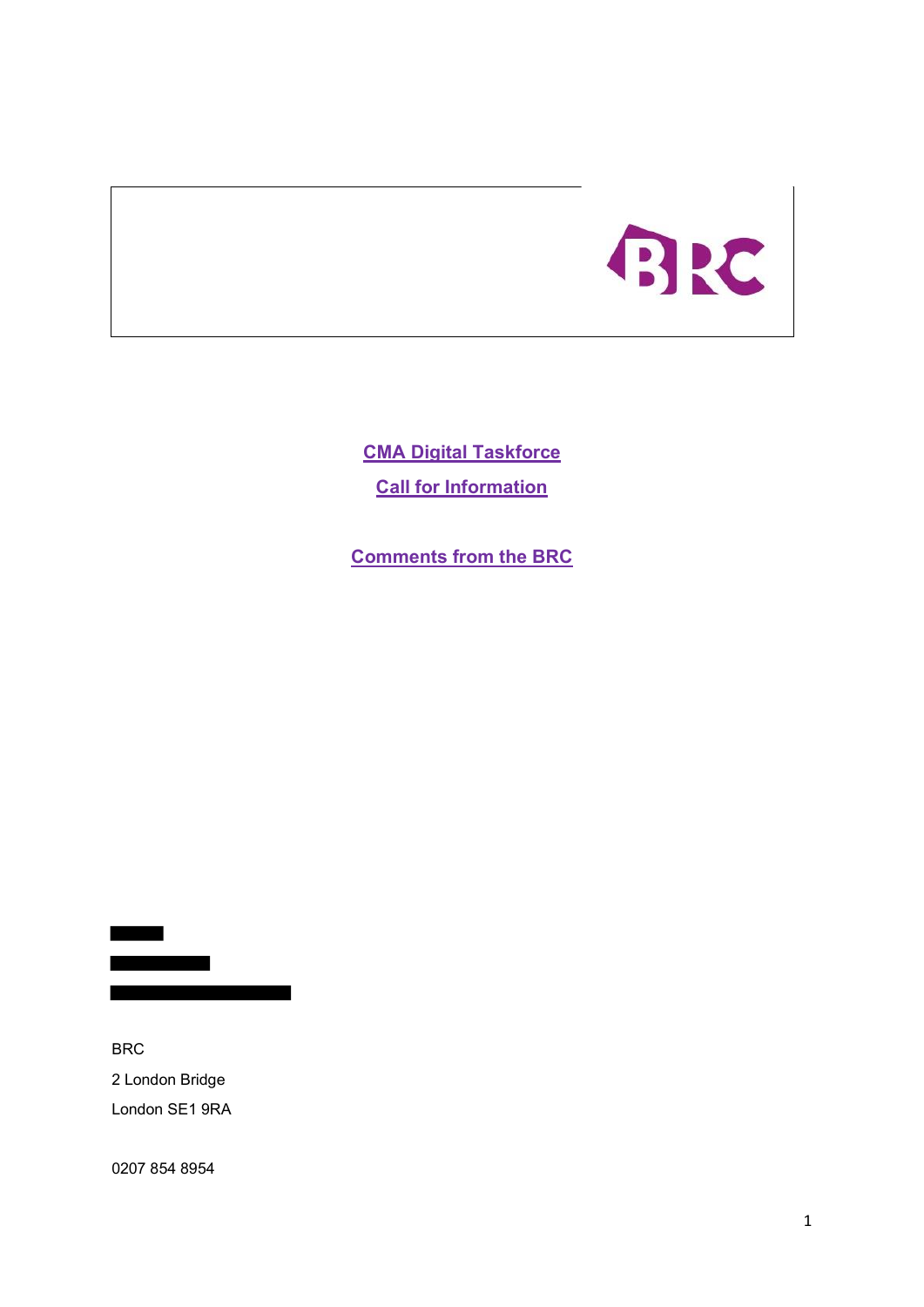#### **The BRC**

The BRC represents the majority of retailers, online, offline, omnichannel and pure players. In developing these comments we wish to acknowledge we have also drawn on material from the EuroCommerce response to the European Commission consultation on the Digital Services Act. EuroCommerce represents the retail and wholesale sectors at the EU level and the BRC Chairs its Internal Market and Consumer Affairs Committee which developed the EuroCommerce response.

Retail remains one of the largest private sector employers and the presence of bricks and mortar stores on the High Street continues to create a vibrant community while the growth of ecommerce has provided more choice and price competition for consumers.

Our remit as BRC is to represent the interests of the retail sector in the broadest sense. As such our comments below will be directed to the role of platforms as marketplaces and direct sellers of goods rather than the broader role of social media platforms and platforms as providers of other services.

Given the time available for the consultation and the timing of it, the comments are an informal contribution based on broader discussions including in relation to the EU ex ante proposal rather than a formal contribution based on discussion on the specific call for information. As such it raises issues for consideration but does not bind the BRC or its members to a particular approach to any future proposal or legislation.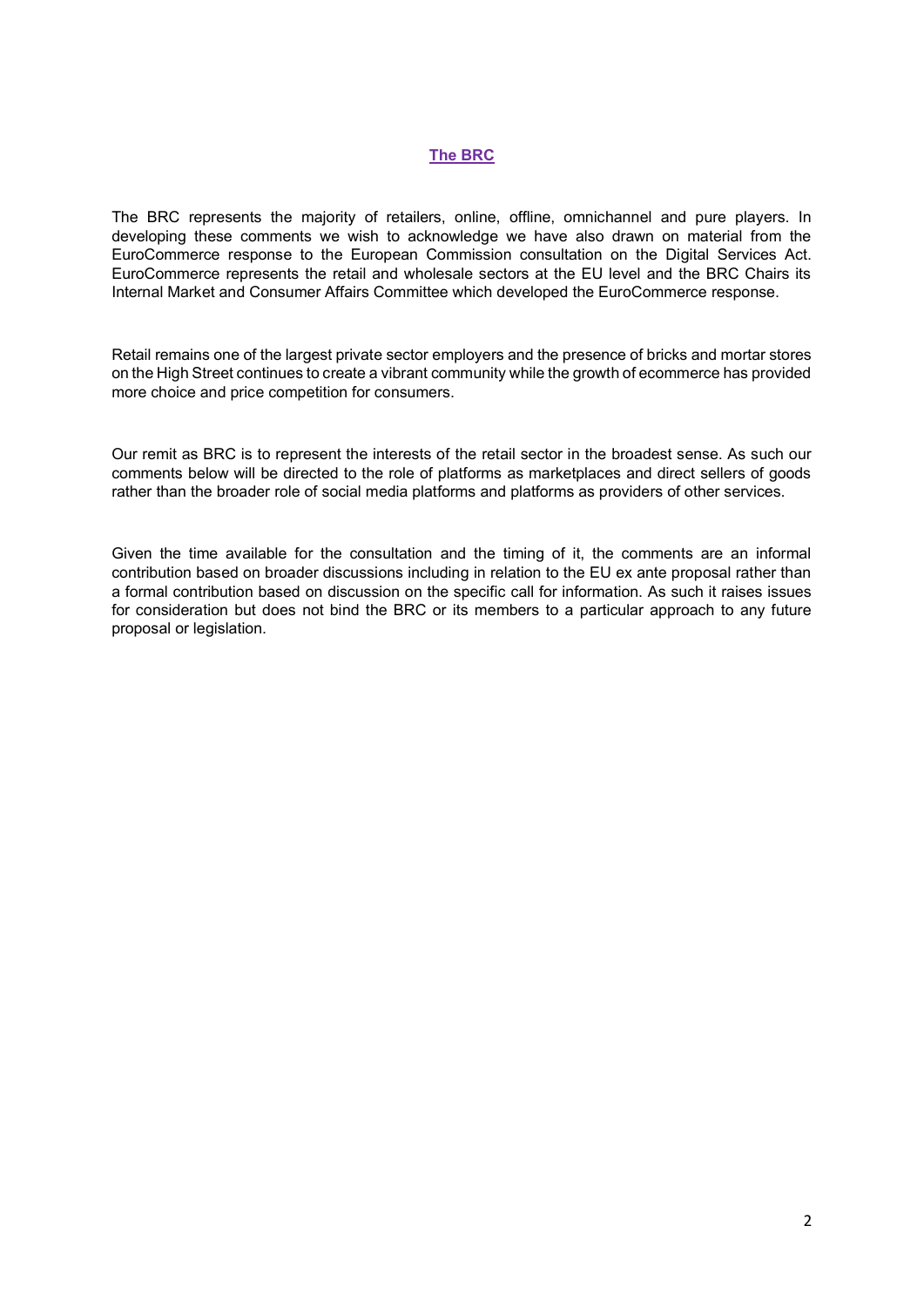# **Context**

- 1. Digitalisation has increased competition in the retail sector and most retailers have some form of online offering which creates convenience, choice and value for consumers. Covid 19 has accelerated the trend towards online sales and while the future cannot be predicted with certainty the evidence suggests this trend will continue.
- 2. Nevertheless the *proportion* of both food and non-food sales made online is still far less than other forms of sales.
- 3. **Non-food** online *growth* was at its highest in May 2020, with 60.2% year on year. By comparison, for 2019 non-food online *growth* was 3.3%.
- 4. In April 2020, the *proportion* of **non-food** sales made online was at its highest, with 69.9% of all non-food sales. For comparison, in 2019 the average *proportion* of sales made online was 31.0%.
- 5. The ONS *growth* figure for online **food** sales was 127% in May but it recorded a decline on average for 2019, at around -1.5%.
- 6. However, even in May the ONS recorded only 11.3% of **food** sales made online. This was above the 2019 average of 5.4% using the same basis for the figures.
- 7. Digitalisation has helped many small and medium sized business to enter the market and access new customers online way beyond their local base either directly or through marketplaces where they have often needed to rely upon marketplaces to help them navigate the complexity of selling online and meeting their legal obligations. Many smaller businesses survived the lockdown by switching to online selling in one form or another very quickly.
- 8. The process is not one way. Some online marketplaces have established or are about to establish actual stores.
- 9. Marketplaces have the opportunity to offer an almost unlimited range of products to consumers.
- 10. To some extent the internet and digitalisation of commerce have fundamentally changed the retail sector from a local to a national, European and even global market. However, while the global dimension gives consumers access to a wider market, the global and non-national aspect should not, at least as yet, be exaggerated. All the evidence points to very limited cross border sales even within the EU.
- 11. Having said that, growth in purchases from China in the EU grew from 38 million people making a purchase in 2017 to 54 million people in 2018 (PostNord E-commerce in Europe 2018). While small in the context of 500 million people, it does suggest the potential for a long term increase year on year.
- 12. It is clear that most international sales to consumers are facilitated by Platforms/marketplaces which thereby perform a consumer service as part of their business model including, in some cases, providing guarantees to consumers for the delivery of the product and the safety of payments or reimbursement as necessary.
- 13. In addition, manufacturers often with margins of 20% or more compared with 3% or less in retail - are also using e-commerce to sell to consumers (either directly or via marketplaces) and thus interact directly with them - including in computers and footwear for example. They sometimes restrict the sale of their products online by third party sellers in seeking greater control over the distribution of unique brands.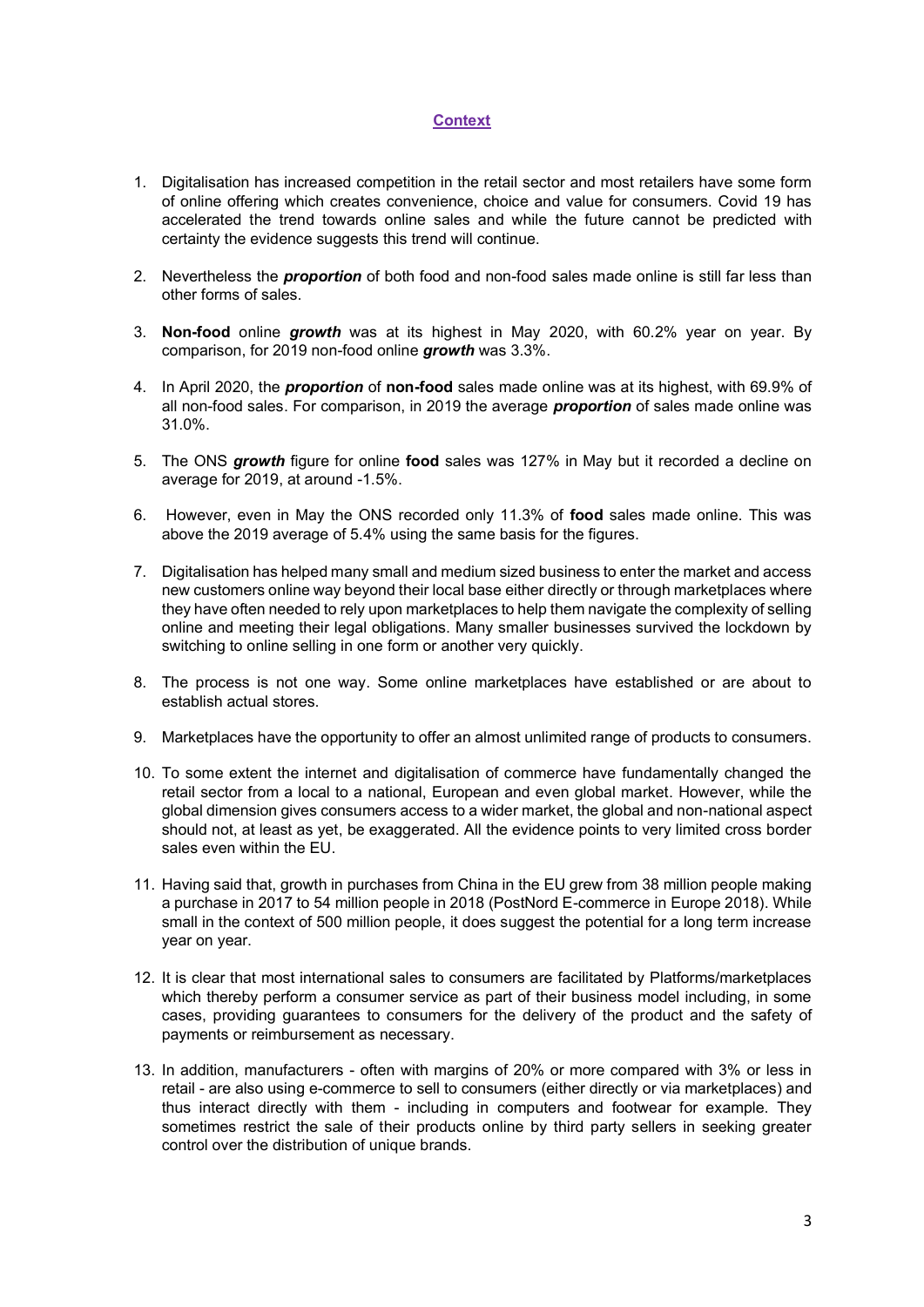14. In other words, digitalisation has increased the competitive pressure on incumbents from innovative new entrants – often to the benefit of consumers, competition and access to the market for smaller businesses. It has expanded the market for selling some products and blurred the distinction between online and offline selling with omnichannel offers from retailers combining online and offline in one offer, and marketplaces selling goods both directly and facilitating the sale from other businesses and consumers to consumers.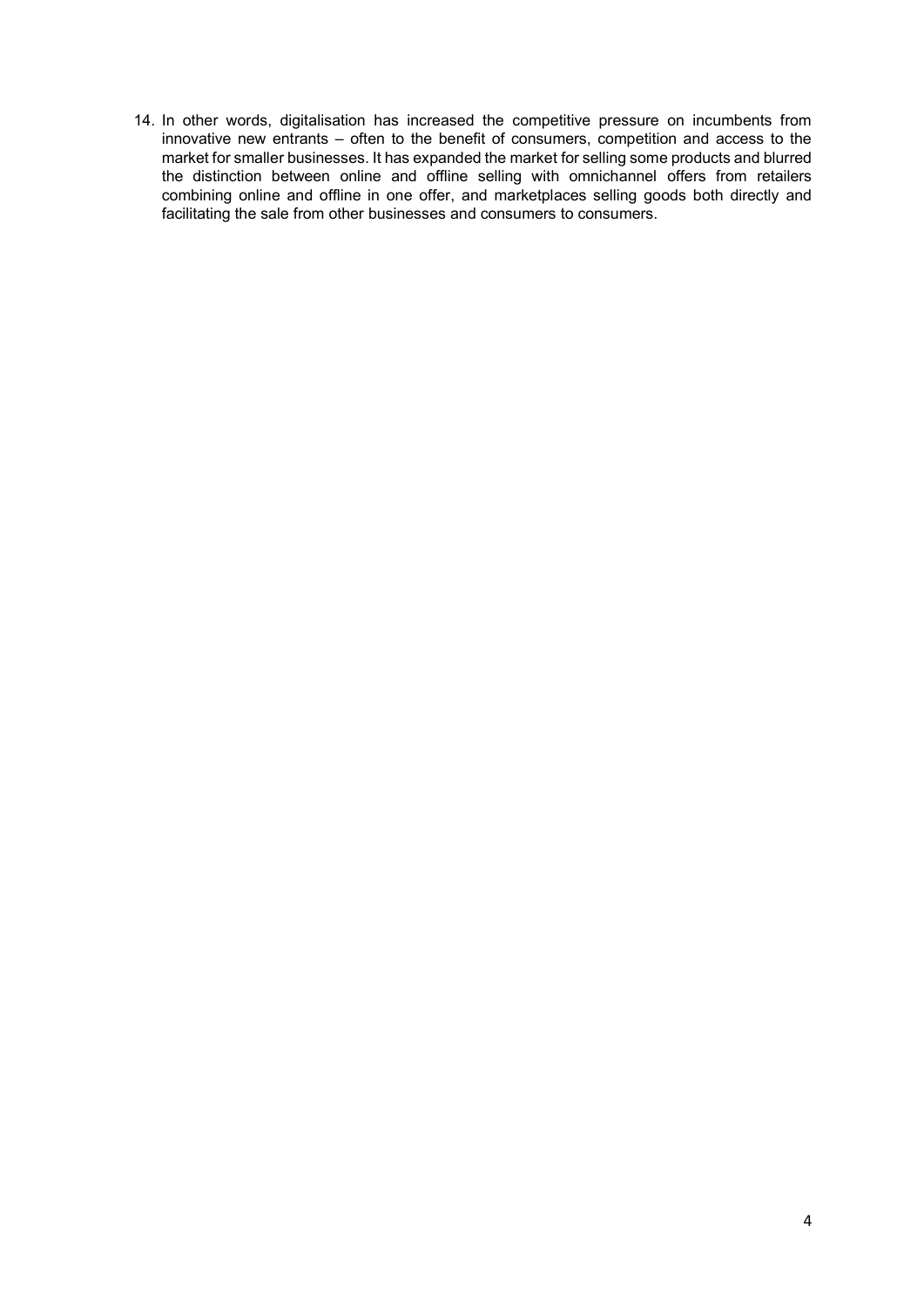### **Underlying approach of the Taskforce**

- 1. Against that background the BRC acknowledges the important role played by the CMA in balancing the key elements of its role in making markets work not just for businesses and the economy but also most importantly for consumers.
- 2. We understand and support the intention to pay close attention to proposals for the regulation of digital markets being developed in other jurisdictions, including the DSA proposals advanced by the European Commission. As we will comment later, the digital world including that of Platforms and Marketplaces is to a large extent not national but international. This is one area where it would be unwise for the UK to decide upon a national approach simply to demonstrate its new-found independence from the EU. It must take into account the very pro-business approach in the USA and the more consumer-centric, slightly protectionist approach in the EU because both will have an influence upon its capacity to act and its capacity to introduce enforceable regulation should that be determined to be necessary.
- 3. We are less sure of the desire 'to protect and *promote competition and innovation* in digital markets and to address the anti-competitive effects that can arise from the exercise of market power in those markets'.
- 4. Here we question whether the CMA or the Government in general is best placed to *promote*  (as opposed to laying the foundations and providing the regulatory context to protect) *competition and innovation* in digital markets. We would simply observe that innovation in these markets has grown at pace without government intervention and Government should only intervene if there is clear evidence of market failure or problems and only then to address specific issues.
- 5. We therefore support the recognition that it is vital that any action does not have a negative impact. We would conclude that the need is for a regulatory approach that facilitates (rather than drives) competition and innovation, enables disruptors to bring new services to market and ensures fair access to digital platforms.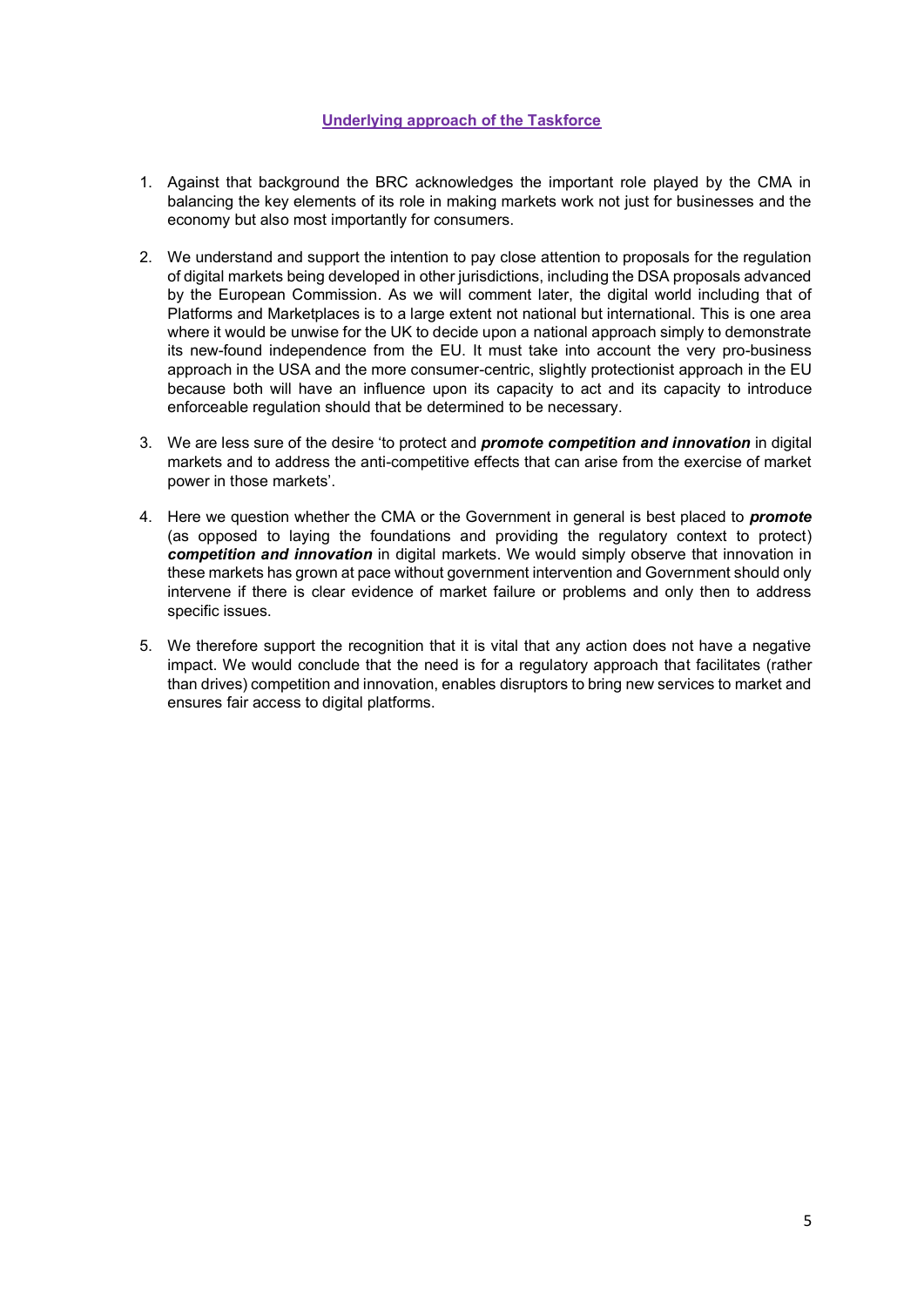# **A new regime?**

### Is there real evidence of need for a new approach?

- 1. The Taskforce should assess the impact of any suggested measures against the specific objectives it is seeking to achieve - i.e. ensuring that markets remain competitive in the interests of consumers, businesses and the economy.
- *2.* We are concerned that any new proposals on competition should be based on real evidence of need. In the section on the impact of digital platforms, there is extensive use of the words '**CAN**' and '**COULD**' rather than 'do' or 'does' in relation to potential problems or issues they could cause.
- 3. In considering any new regulation it is important that not only should there be real evidence of need but that the new regime can actually address that specific need. It is therefore important that any regime be targeted to the specific issues identified by previous studies and takes into account the varying nature of different Platforms so that the basis is the role they perform rather than the generic title. In many ways this points to the need for a case by case approach.
- 4. In the section on the impact of digital platforms the impacts suggested refer considerably more to the impact of search engines and the use of data by Platforms to improve user services than marketplace style activities. It notes the evidence of considerable concentration in online search, mobile operating systems and social media and draws the conclusion that digital markets can tip towards one or a small number of players leading to market power and influence. It then suggests that in that event, the incentive for innovation and high-quality services declines and access to market is restricted as the platform develops products that compete with those of potential suppliers on its platform. In turn this COULD give the platform market power over other businesses that use the platform.
- 5. It suggests that the consequence CAN be a lack of competitive pressure leading to higher prices and/or lower quality and less innovation with users having to accept the conditions set by the Platform including data collection (data monetisation) from consumers and short notice of changes to algorithms for business users. Other barriers it notes are behavioural biases, information asymmetries, and barriers to switching which would not normally apply to marketplaces, if at all.

#### A variety of Platforms all different – and marketplaces are very different

- 6. As has been indicated, our remarks are addressed to marketplaces rather than all the services and roles that Platforms perform. Of course, any one Platform may perform a multitude of different roles – but we would suggest the Taskforce should consider whether it would be better to address Platforms by the roles they perform rather than only as entities.
- 7. We think the Taskforce should consider whether a one size fits all definition of a Platform is appropriate and/or whether the overall regime proposed should be so broad it can encompass all the different contexts within which Platforms operate or whether it would be better to deal with different types of Platform differently and through a case by case approach.
- 8. In practice, online platforms come in many diverse forms, provide many different services and undertake many different activities. Online marketplaces are very different from lodging and online hotel booking, social media platforms, search engines, hosts for app developers or operating systems. Marketplaces themselves work on the basis of different services and revenue schemes and compete on that basis. Business models differ greatly between platforms - some providing free services in return for collecting data which is later monetised and some working on the basis of a commission/fee such as hotel reservation platforms or those paid by subscriptions.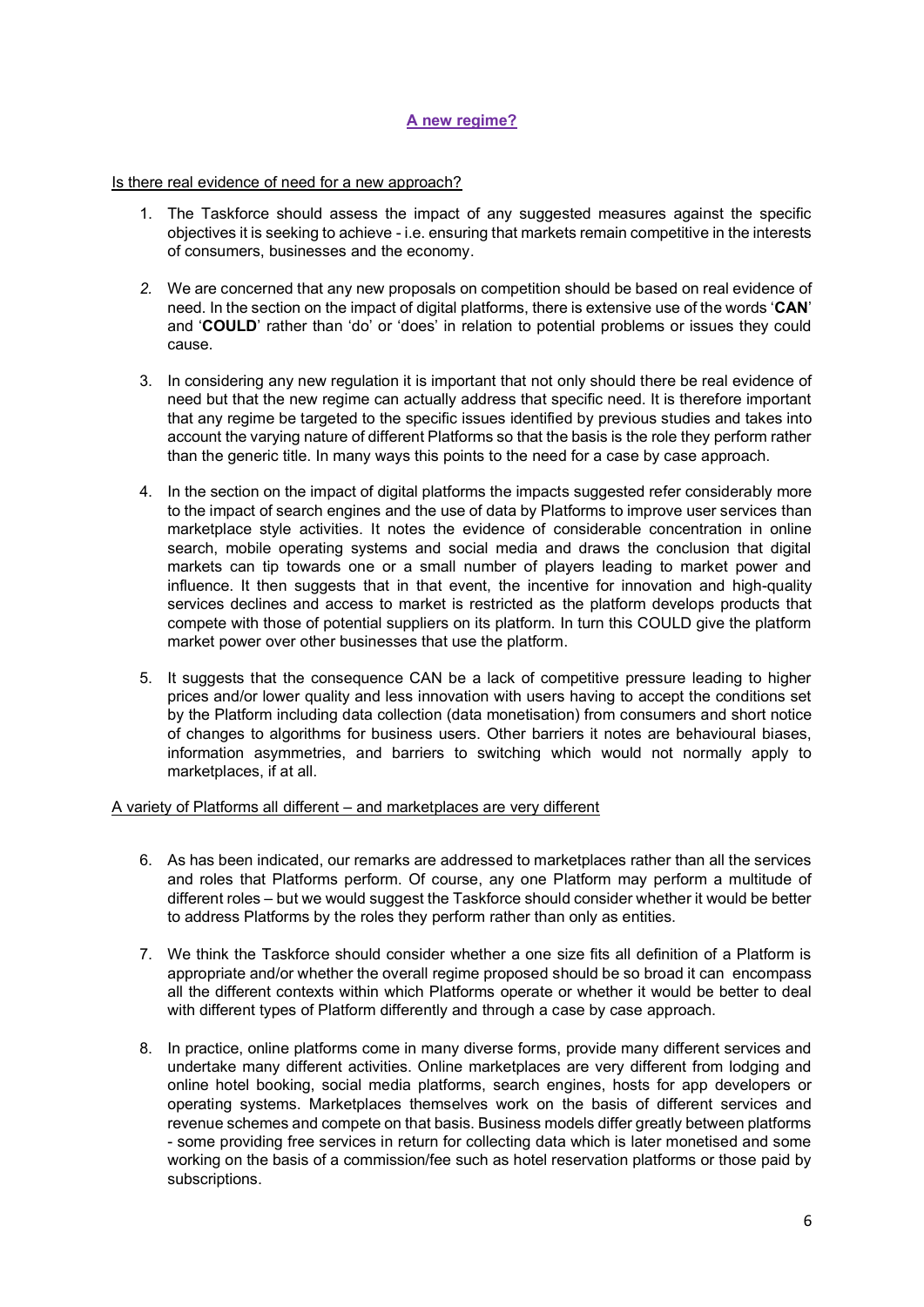- 9. While noting the terms of reference definition of platforms as 'online services that intermediate between different groups to buy, sell, share and exchange different goods and services, typically collecting vast amounts of data to deliver their services' we wonder whether there has been a lack of attention to the different types of Platform in drawing up this definition. In one sense it seems to refer to marketplaces but in another it seems to point to other types of Platform.
- 10. Many of the remarks in the paper including the problems identified refer to Platforms that provide social media services and monetise data to develop algorithms for digital advertising.
- 11. Marketplaces are different. They either sell goods and services themselves and/or provide the means by which others – both businesses and consumers - can sell goods directly to consumers. In retail, marketplaces represent a limited share of total retail sales and their impact on competition depends on the specificities of the relevant market.
- 12. In considering its approach, we believe that the Taskforce needs to consider the total context in which a marketplace operates and ensure that any new rules are relevant to that context – even if other activities of the same marketplace draw it into rules around other aspects of Platform activity.
- 13. Thus we would note that a marketplace competes with other forms of retail both online and offline where it directly sells goods while also uniquely providing competition to other forms of retail by providing the means by which other businesses and consumers can sell their goods through the marketplace.
- 14. To some extent the marketplace competes with other marketplaces beyond the jurisdiction of the UK – and any competition reform needs to take that into account and consider how to ensure there is a level playing field both for the UK marketplace (meaning a marketplace established in the UK one way or another) vis a vis other marketplaces outside the UK and for other UK retailers vis a vis the UK and other marketplaces.
- 15. A UK marketplace that sells goods will be subject to consumer protection, safety and all the other rules that retailers are subject to – to establish a level playing field in competition terms for both marketplaces and retailers would require consideration of how to ensure other marketplaces not UK established can be required to also follow the rules and that those rules can be and are enforced. For example, a study by the Danish Chamber of Commerce has found that by disregarding product safety and consumer protection rules Chinese based marketplaces have a considerable price advantage over compliant Danish sellers. In other words the considerations cannot just be related to whether a marketplace platform is dominant in the UK market but the other aspects of definition of the market and its position in that context – and the position of other types of competitor.

### Could Competition Law cope or be redesigned to cope?

- 16. It is important to emphasise the words that the Taskforce will provide the government with practical advice to inform its decisions on what intervention, **IF ANY,** is necessary to protect and promote competition and innovation in digital markets.
- 17. We have some concerns that the Taskforce has already concluded that ex ante action is necessary rather than action targeted at specific problems in specific circumstances based on evidence of need.
- 18. The paper notes a number of expert reviews have concluded the existing ex-post competition rules are inadequate for dealing with issues in the fast moving digital world and that an ex ante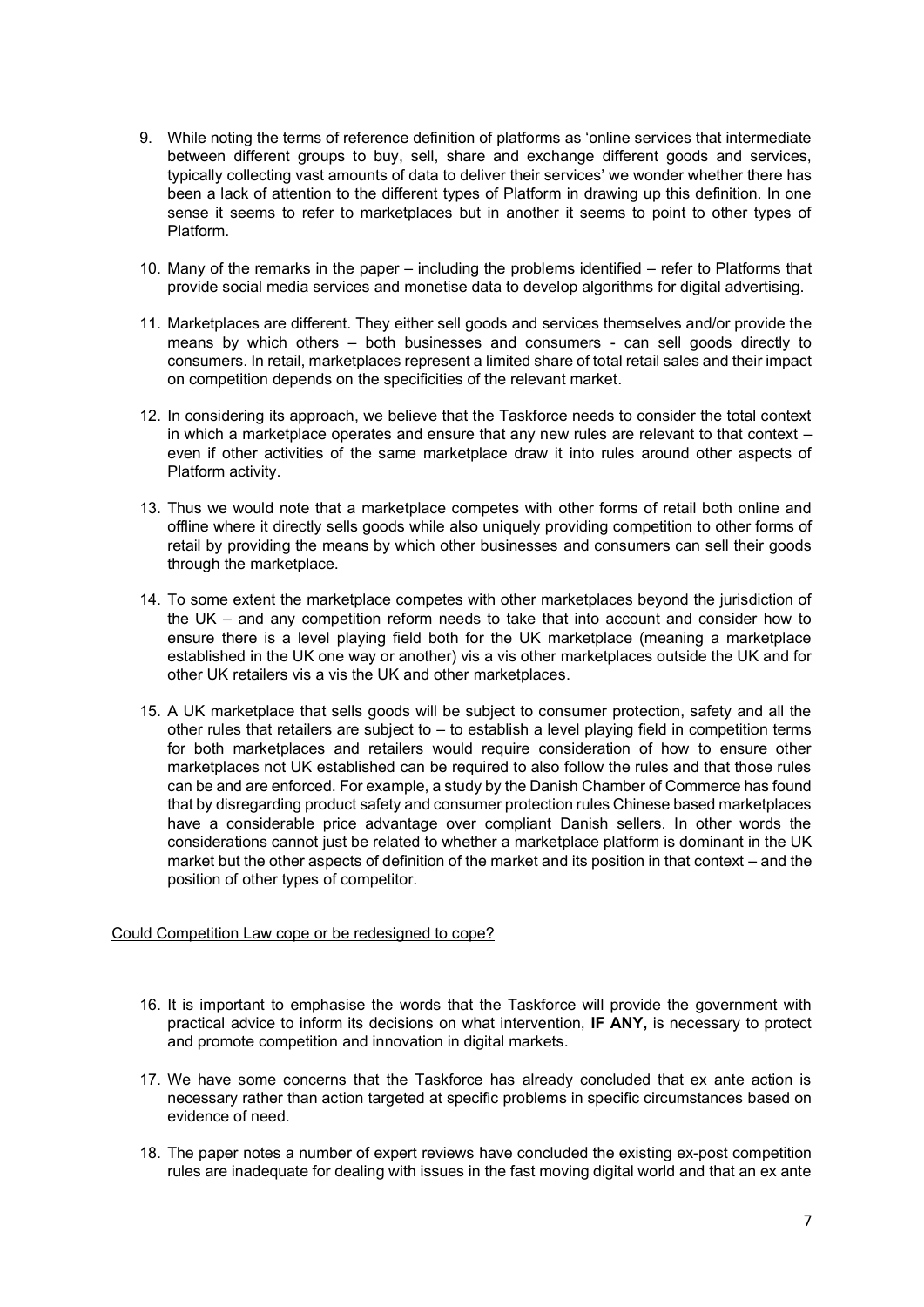approach is needed. While we are not opposed in principle to such an approach, we do believe that the Taskforce should not take this approach as read for all the issues under consideration.

- 19. What works for the digital advertising context may not work elsewhere. While the introduction of ex ante rules might give some businesses in some sectors more confidence to invest and innovate and to understand the limitations, unless very carefully crafted those rules could themselves be a barrier to those very objectives by limiting the options for further innovation either in reality or in terms of perceptions by the key innovators
- 20. It is clear from the remit that the Taskforce believes that a definition of Strategic Market Status that it proposes as the basis for the focus of a change to ex ante (presumably another name for the EU's 'large online gatekeeper Platform' ) can be developed to cover a marketplace. The Furman Review having proposed the idea seems to have bucked the opportunity to define it other than that it is a business having a position of enduring (sic) market power over a strategic bottleneck or gateway market where a firm controls others' market access and where there are many dependent users on either side.
- 21. While that definition or approach towards a definition might work for a social media platform, we note that the Taskforce indicates it wishes to consider how to extend it to all types of Platform. The fact that it has to do that suggests that it might not be a sensible or practical approach - though it is wise to try to stay in tune with any EU definition.
- 22. We are yet to be convinced that for marketplaces there would be such a SMS if viewed in the wider retail context given the extent of competition across the market as a whole, the availability of other channels for selling consumer goods, and the actual level of online sales by all forms of ecommerce – yet it may be that for other reasons there is a need to consider whether competition is working fairly either for the marketplace vis a vis other marketplaces or for other retailers vis a vis the marketplace. In this case a more targeted consideration and approach might be preferable.
- 23. As we have noted, the term SMS" is used in the consultation and the proposed approach, but, in contrast to dominance, it is not clearly defined. The criteria suggested aim to help identify players that could be captured by the legislation. However, given the variety of business models and platforms, it is very hard to find a one size fits all approach which can properly reflect the diversity of platforms and not risk impacting inappropriately one business model with measures aimed at another.
- 24. In turning to the appropriate criteria for assessing whether a firm has SMS status were one to be introduced – we foresee a number of risks precisely due to the diverse nature, differing business models and the impact of online Platforms across markets.
- 25. Is significant market power in the context of a marketplace selling or facilitating the sale of goods to be interpreted in the same way as in the Telecoms sector where there are limited players? Is the market definition to be other similar players in the *national* market or similar players in the *international* market or is it to be just other Platforms with the potential to be similar? Is it to take into account access for consumers to other forms of selling? Is it to take into account access for businesses to other methods of selling online either directly or indirectly should there be any barrier to selling on any particular marketplace? These are very specific issues specifically related to marketplaces.
- 26. For example, in retail, as opposed to many other sectors, customers suffer no switching costs. If they do not find the brand that they are looking for, or they do not find the price offered sufficiently attractive, they will go elsewhere. In retail it is in the interest of online marketplaces to help merchant partners to succeed precisely because they have so many ways to reach customers, including through their own stores, traditional retail relationships, and the many stores operated by third parties.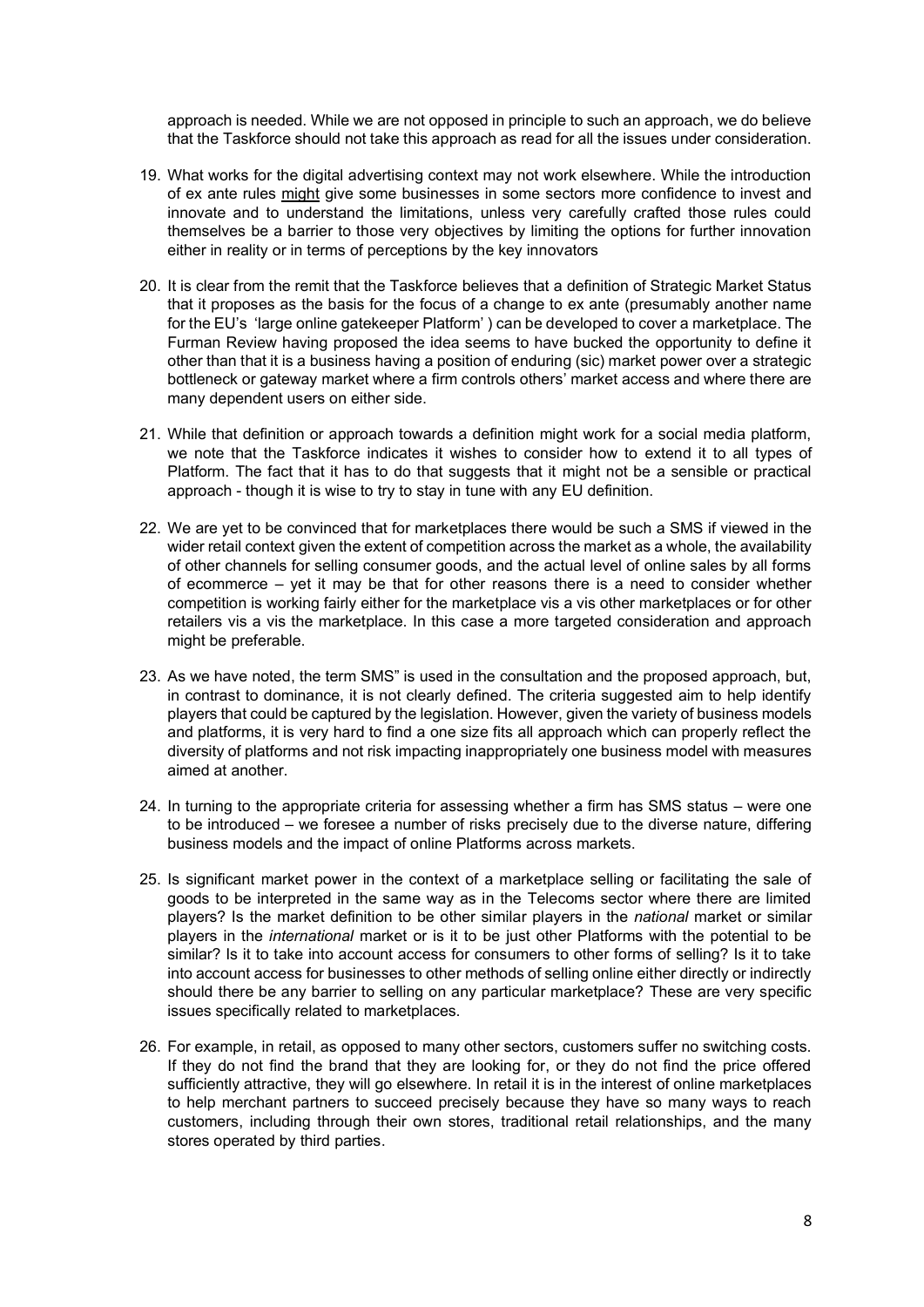- 27. The concept of "gateway" in the SMS would suggest that business users are dependent on the platform to enter the market, but this may not always be a reflection of the real market situation. Marketplaces and search engines play an increasing role in the consumer journey alongside other options including brick and mortar shops, suppliers and retailers' own online selling sites. Furthermore, a number of sellers operating on platforms may be multihoming and be present on different platforms and other sales channels.
- 28. In addition, smaller sector or product specific marketplaces exist which offer products to a very specific audience. The presence and importance of such marketplaces makes the development of reliable criteria based on the number of users even more difficult.
- 29. Competition law is there to address any conduct engaged in by market operators, including online services, that may interfere with the proper functioning of a market.
- 30. Sector specific regulation has been introduced in cases of proven structural market failure e.g. to liberalise sectors traditionally reserved to public monopolies (e.g. telecoms) . By contrast, online market-places operate in markets that already exist and are vibrant and open.
- 31. Competition law is specifically designed to protect competition based on a case-by-case assessment that takes a wide range of factors into account and which could be adjusted for different types of platforms operating in different contexts. After decades of case law, concepts such as "dominance" and "abuse"' have defined meanings, as opposed to "large" and "gateway" and 'SMS'. The envisaged approach does not seem to allow targeting specific and identified market failures that require a regulatory response and it singles out some providers of online services on the basis that they are "large" and are perceived to act as gateways because they have many users.
- 32. Unlike the notion of "gateway", the concept of dominance is clearly defined and has shown its flexibility in existing case-law. It is anyway very unlikely for a company to be considered as a gateway without being dominant. Dominance is a broad term incorporating criteria such as barriers to entry, network effects, lock-in effects, number of users etc. where relevant to the specific case. In particular the ability to multi-home and the specific role of data are important factors to be taken into account in the competition assessment. On the other hand, geographic coverage and the impact on a sector could be less relevant. Competition law is specifically designed to protect competition based on a case-by-case assessment that takes a wide range of factors into account, including the variety of business models.
- 33. While complexity is not a reason to reject attempting a solution, nevertheless we are concerned that a tried and trusted approach that has stood the test of time in many changed circumstances and for many different types of businesses including near monopoly markets is being set aside because people have assumed that digital is so different that it must *inevitably* require something different.
- 34. Alongside considering the creation of an *entirely* new set of rules, we would urge the Taskforce to consider an alternative approach allowing a case-by-case approach, based on dominance and refining UK competition law and enforcement to address new business models and practices based on digitalisation – even if this is determined to be only part of the answer.

35. This might include:

• Tightening the definition of markets e.g. in respect of product substitutability and developing a methodology to assess zero-price markets.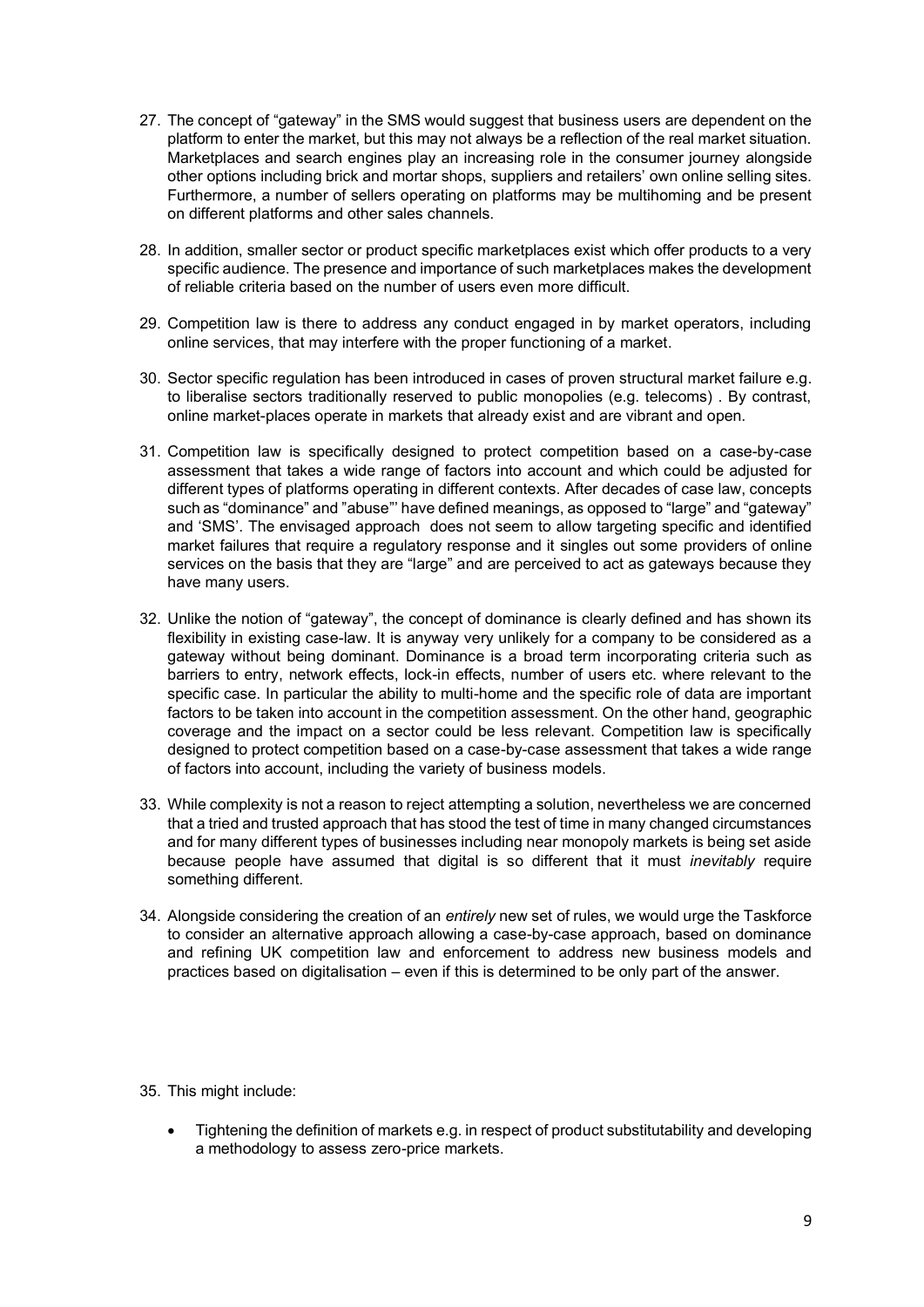- Updating the existing guidance on abusive exclusionary conduct by dominant players to reflect the digital environment.
- Strengthening existing interim measures to ensure that infringements of the competition law are suspended or reversed while a regulator comes to a final decision.
- Updating the horizontal guidelines on information exchange, particularly with regards to data sharing, signalling and the risk of collusion in the context of algorithmic pricing.
- 36. It should consider whether a case-by-case approach might in fact be better able to capture the specific differences of online markets. The variety of online platforms means that the economic incentives and dynamics of one may differ fundamentally from those of another, reflecting different business models and practices. Can it be sure a one-size-fits-all approach will not in fact risk stifling innovation and undermining growth?

#### The B2B issues

- *37.* In terms of the business to business relationship, as a general principle, businesses should remain free to negotiate their commercial relationships and regulatory intervention should remain limited to what is necessary and avoid inhibiting operators from entering into legitimate, efficiency-enhancing agreements.
- 38. In the EU the relationships between marketplaces and their business users is already regulated under the Platform to Business Regulation (P2B regulation) which only recently entered into force. The P2B Regulation provides far-reaching transparency obligations on data sharing, ranking criteria and platforms' terms and conditions and aims to address many of the concerns often raised. It or something similar could provide a solid basis to address potential frictions in the online economy and gain insights and experience into the functioning of various types of online models and the existence of market failures.
- 39. Dependency of start-ups and/or scale-ups on "large" platforms is often cited as a problem for competition. The Taskforce should analyse the relationships of business users with platforms taking account of the following points relevant in a marketplace environment
	- as stated above, brick and mortar sales still represent a significant share of total sales and market places only represent a part of online sales ; increasingly, retailers and wholesalers are becoming omnichannel; these dynamics need to be reflected when assessing markets;;
	- online marketplaces represent an opportunity for SME retailers and wholesalers as they provide access to certain consumer groups as well as an infrastructure covering logistics and regulatory compliance;
	- multihoming is common, both amongst business users and consumers, as switching costs and entry barriers remain low;
	- access to marketplaces remains a key issue for retailers who are facing restrictions from brand owners on selling on third party marketplaces. Retailers and wholesalers should be free to sell their products across various online and offline channels to meet the consumers need for a seamless multichannel experience
	- prohibiting practices widely recognised as mutually beneficial economically on the basis of an economic dependency will result in a de-facto prohibition of these practices in dealings with SME suppliers.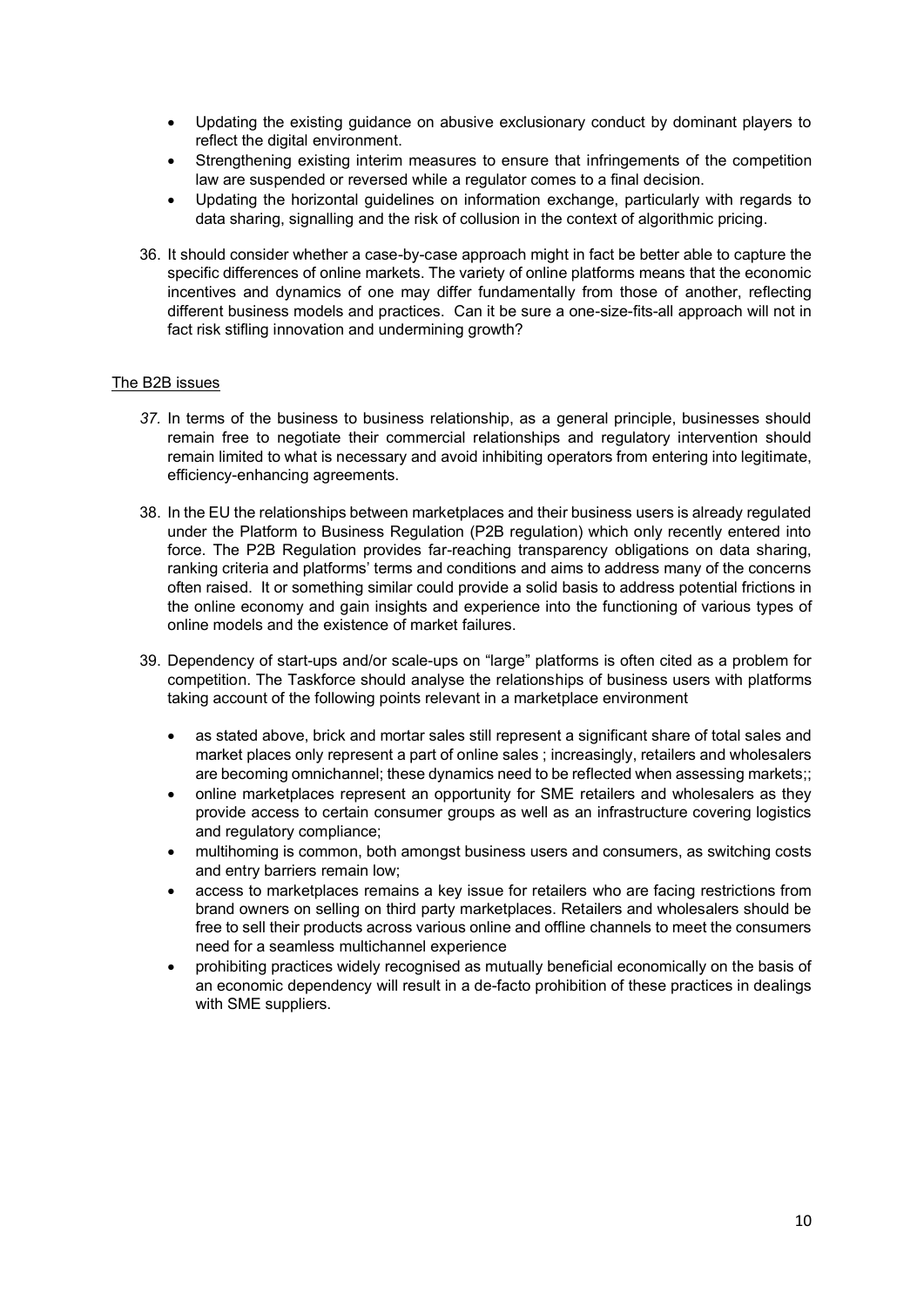#### Other Broader issues

- 40. Within the market there is a whole range of broader issues that might need consideration to protect competition in the widest sense.
- 41. The Taskforce should consider whether a case-by-case approach could be the most effective option to protect consumer welfare. Due to the specific features of online markets, online market players' conduct typically generates significant consumer benefits. A case-by-case approach could enable a regulator to take such benefits into account and balance them against any consumer or competition harm.
- 42. The impact of practices such as tying and self-preferencing very much depends on the specificities of individual markets and thus need to be analysed in their own context and circumstances. As indicated in the draft report of the EU platform observatory on differentiated treatment, differentiated treatment is present in many markets and is not problematic in itself. There is no basis in case law for establishing a presumption that harm is caused whenever an online platform gives preference to its own products and services on its site. Such a rule would discourage investment and create disincentives to opening up the platform to third parties.
- 43. Data plays a key role in the functioning of online platforms and eco-systems and the basis for competition and innovation in retail and wholesale as in many other sectors of the economy. Again the Taskforce should consider the need for a case by case analysis, the possibility of adapting existing competition law tools and ensuring consistency in policy making. Competition rules help identify where requiring a dominant firm to grant access to specific data can be justified and where interoperability is indispensable to ensuring effective competition. They already allow for obligatory data access if it can be shown that the dominant player, or the data it holds, amounts to an "essential facility" in competition law terms.
- 44. With regard to data the Taskforce should consider whether there is a better alternative by dealing with B2B data access and use in its own right. Mandatory data sharing obligations should only be a last resort in clear cases of market failure which competition law cannot address. The scope of a data access right should take into account legitimate interests of the data holder. Leveraging data to create new services in related markets is not a problem in general; it is an inherent part of competition and should be analysed on its merits and a caseby-case basis.

In summary, the Taskforce paper seems to be based on the premise that an ex ante regulatory tool is needed to address conduct engaged in by "gateway platforms". We however urge the Taskforce to question whether there is a need for any such general instrument before committing itself to such a path. Instead of seeking to create an entirely new enforcement system based on novel concepts, we would encourage the Taskforce to consider further the possibility of refining existing competition rules to address new business models and practices enabled by digitalisation and to assess whether the benefits of a tried and tested system adapted to take account of the need for greater speed could be preferable to something entirely new with its inevitable lack of certainty and potential for teething problems.

At the very least we believe the Taskforce will need to consider how any regime, new or old, can address the wide diversity of Platforms and, from our perspective, the very different nature of Marketplaces.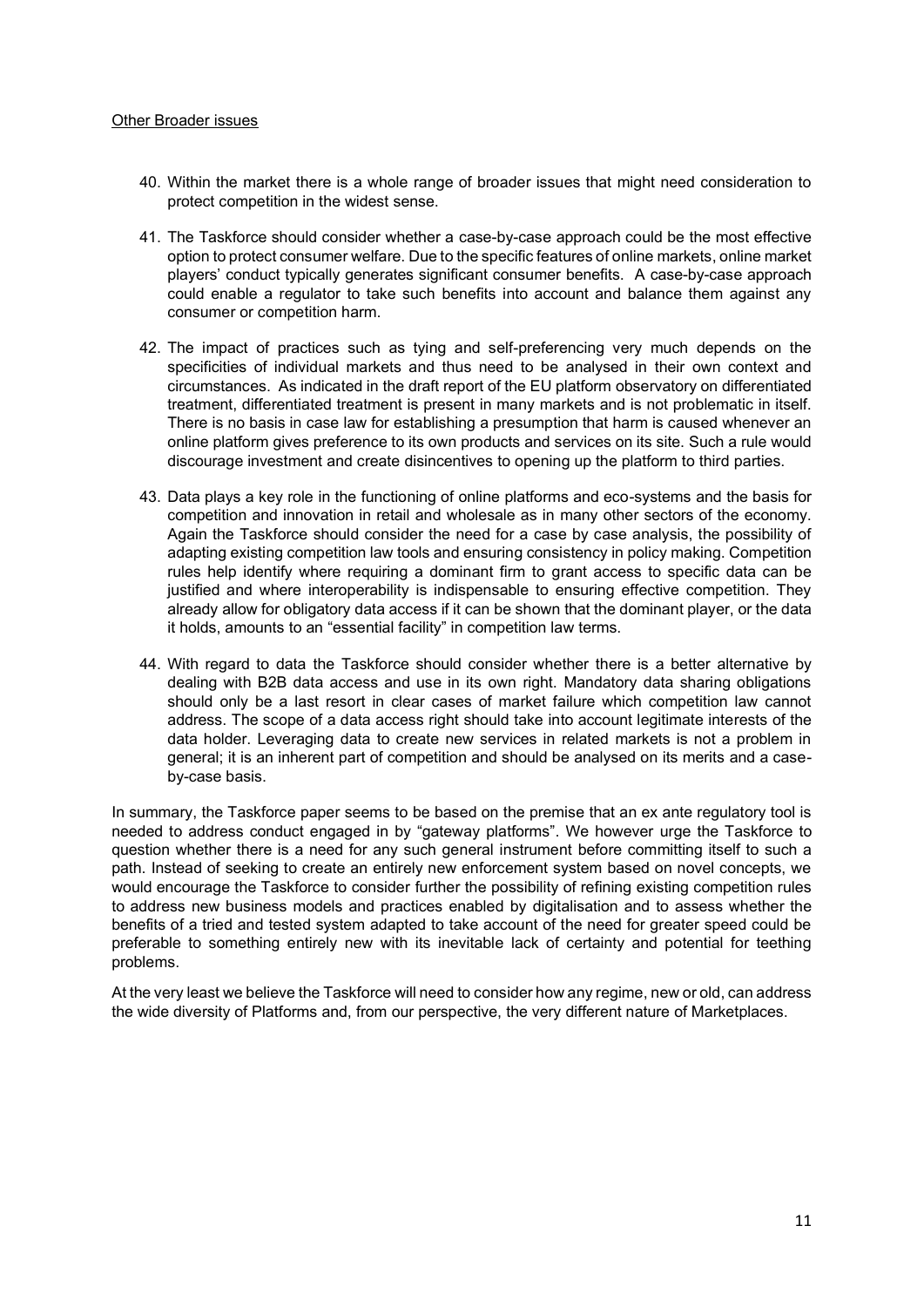## **Remedies for addressing harms**

- 1. Whether or not the Taskforce goes down the ex ante route or the Competition Law plus reform route or any other route, it will be necessary for any regulatory system to be relevant to a wide range of different types of Platforms, be adaptable to changing needs and for it to be able to stand the test of time in the same way that the Competition law approach substantially has. This means that it needs to be capable of evolution as new markets and challenges materialise.
- 2. With the best will in the world it seems unlikely that any assessment of future developments in technology, business growth or market structure will be sufficiently accurate and stable for any length of time to underpin a change that lacks the capacity to be flexible and that is largely based on just the current ever changing assessment of the issues that need to be addressed. As with Competition law, the underpinning principles need to be applicable to a wide variety of situations and businesses.
- 3. There is limited experience with online regulation and markets are still very dynamic. With only a few competition cases involving specific business models even in the EU as a whole, there may not be enough enforcement experience confirming that certain practices are **always** likely to be harmful in the competition context – (though perhaps they could be more readily identified in a broader unfair practices context) - and that they should be prohibited without a case-bycase analysis of the specific platform and market context.
- 4. The proposed contents of a Code fair trading; open choices; and trust and transparency would seem to be relevant requirements for a marketplace to succeed in its dealings with consumers to succeed in business. These high level principles can be lasting but they need translating into specific application in specific circumstances and to come with relevant remedies. Those that are suggested in the paper include access to data, wider interoperability, data portability, and removing barriers to switching. At first sight none of these would seem relevant to marketplaces and their relevance anywhere may be transient.
- 5. In our view, when considering regulatory reform to meet new challenges the Government and in this case the Taskforce - should consider the widest range of options. Information requirements, reporting requirements, co-regulation, self-regulation and ethical business regulation are all part of the regulatory toolkit that has been deployed elsewhere in the UK and overseas. Indeed the paper itself acknowledges that there is a need for any pro-competition approach to interact with other consumer and data protection measures and action on matters such as online harms and online advertising. Neither an ex ante approach nor a reformed ex post competition law approach is likely to be sufficient in itself.
- 6. There are various existing approaches that already exist in other areas that could be used in combination with the normal competition approach and definitions or as part of a new approach.
	- If there is a problem of Platforms dealing with suppliers, could there be a code along the lines of the GSCOP with its requirements and operation similar to that in the GSCOP. This already applies to some retailers and provides for some clear relationships between suppliers and retailers; transparency; and reliability on the part of the retailer – all of which is enforceable?
	- Could the self-regulatory ASA approach to advertising regulation bringing together the key players in support of a voluntary but enforceable code alongside some statutory requirements also provide another model beyond advertising itself?
	- Could a co-regulatory approach work with a regulator acting as a backstop to guarantee the effectiveness of self-regulation?
	- Could an approach similar to the Unfair Commercial Practices Directive work with some principled rules and requirements for which breaches have to be considered on a case by case basis, supplemented by a blacklist of absolutely banned practices, and the potential for enforcement by either a Code or regulator?;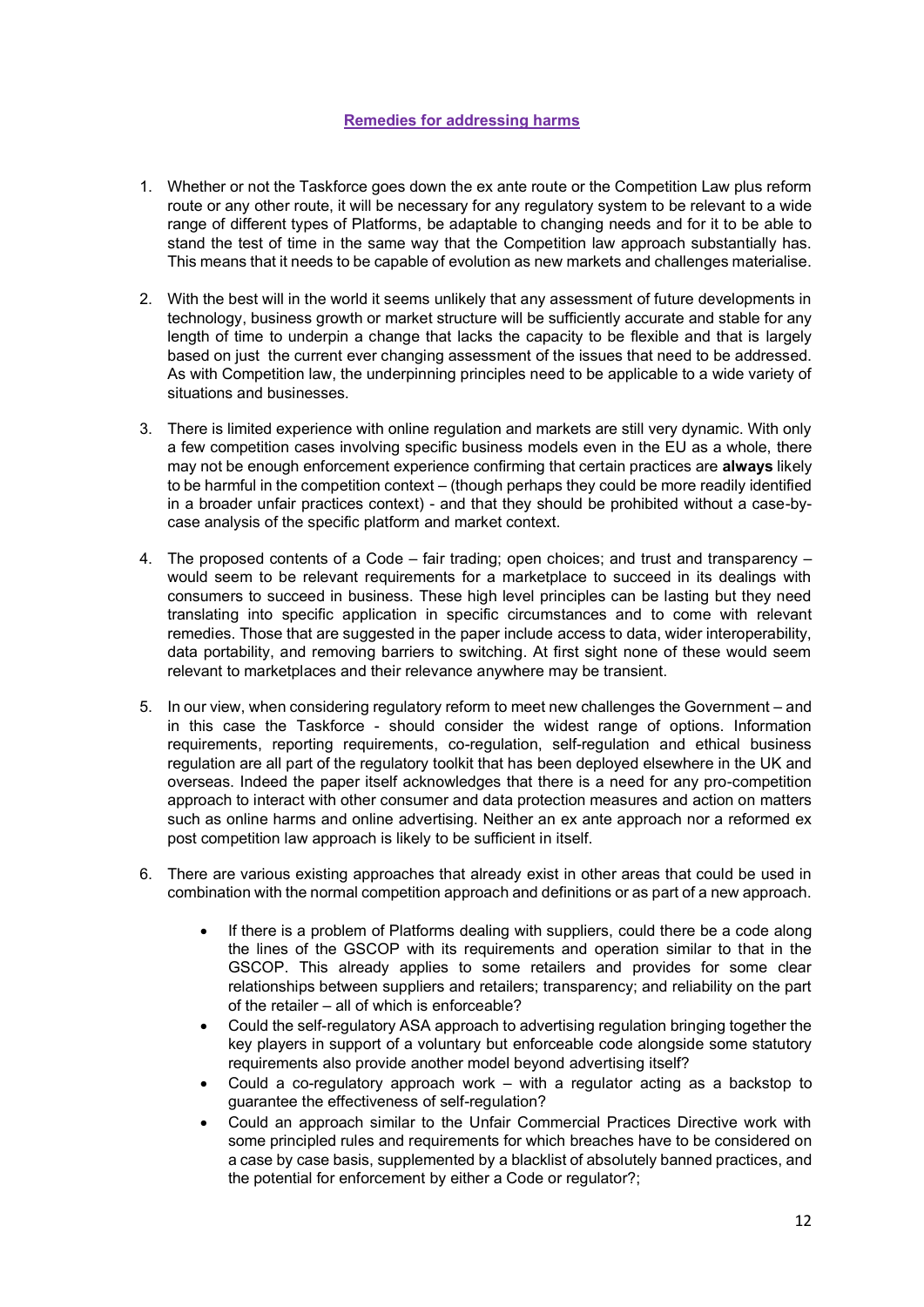- Could there be a system similar to a Primary Authority approach where a regulator such as the CMA would provide assured advice on whether the procedures and systems of a specific business correctly apply the principled rules contained in a statutory code which can be amended more easily than primary legislation – or if preferred in legislation - in the circumstances of that business and its situation?
- 7. We would welcome consideration of these options by the Taskforce. Most could be adapted to either a tailored ex ante approach adaptable to different situations and different types of Platform if the basic legislation is right or to running alongside existing Competition law approaches and definitions combined with some unfair practices type legislation.
- 8. The Taskforce should consider the desirability of retaining as the regulator a body that has experience of competition and market issues which it could use either in the context of existing rules or any new approach rather than setting up a new body which may lack experience or simply be the old body with a new title.